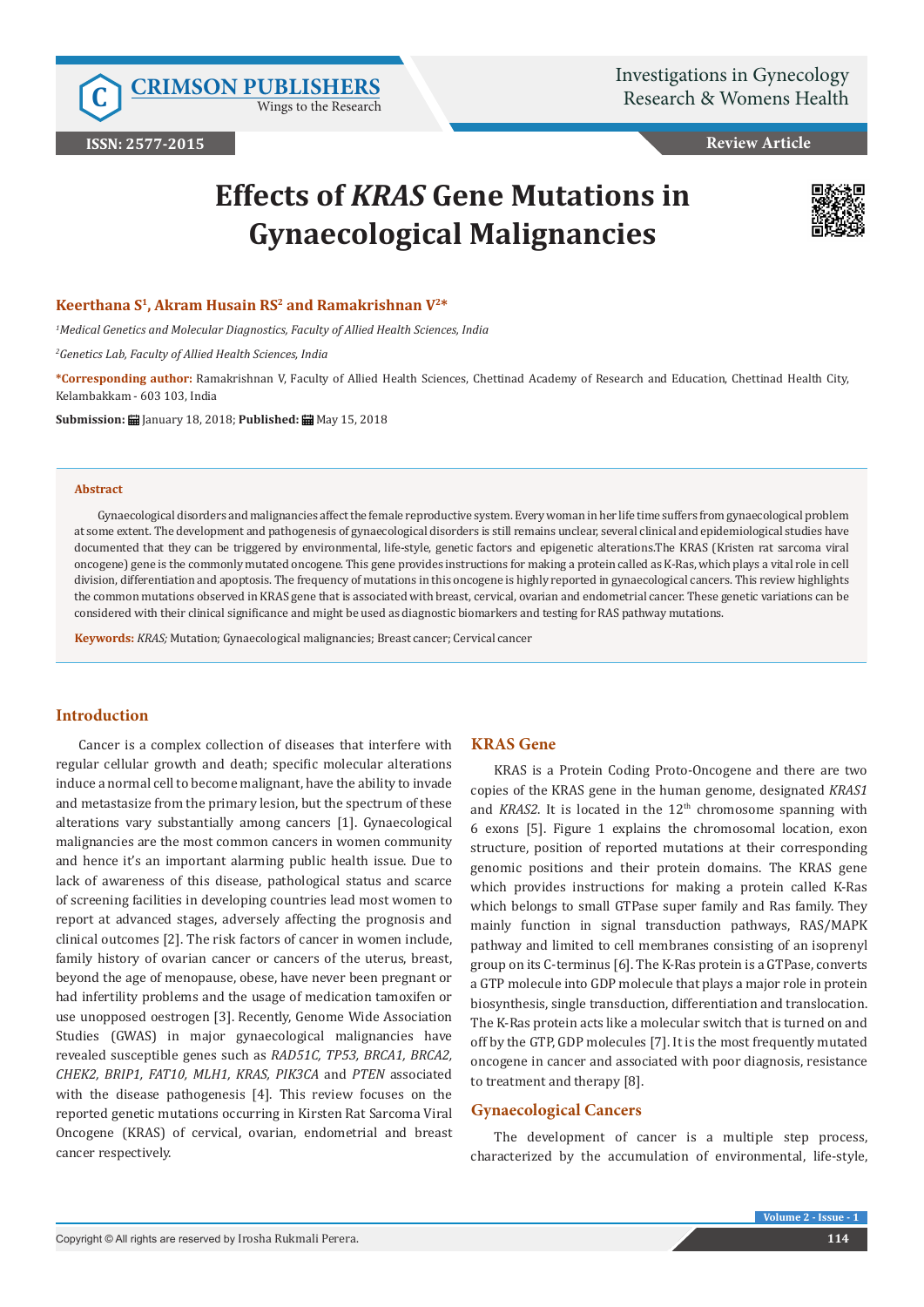genetic factors and epigenetic alterations. In females, cancer can attack the uterus, ovaries, breast and cervix, and endometrial

tissues. These gynaecological malignancies account for 5.1 million new cancer cases among women every year globally.



# **KRAS Gene Mutation in Cervical Cancer**

Cervical cancer is one of the leading causes for female death globally. It is the second most common gynaecologic malignancy and constitute for significant public health problem in women community [9]. The incidence of adenocarcinoma of the cervix has risen from 5 to 24% [10]. Several studies have demonstrated that adenocarcinoma confers worse prognosis with higher rates of lymph node involvement and distant metastases with decreased survival across stages compared with squamous cell carcinoma [11]. *Human Papilloma Virus* (*HPV*) is sexually transmitted and one of the prime etiological agent in the development of cervical cancer [12]. In addition, KRAS mutations have been identified widely in cervical adenocarcinomas and most of them were missense mutations of codon G12; these are well described by activating mutations that have found to be associated with poor prognosis in metastasis with resistance to EGFR targeted therapies in various cancers [13]. The common mutations seen in KRAS gene are G>A transition, G12D,

c.35G-A, G>T transversion, *C12GGT>TGT, C12GGC>GAC, GGT>TTT, GGT>TGT, GGT>GTT* [14]. Kras genetic variations are an active area of research with promising pre-clinical data and research is focussed on mitogen-activated protein/extracellular signal-regulated kinase (MEK) inhibitors [15].

#### **KRAS Gene Mutation in Ovarian Cancer**

Ovarian cancer (OC) is the seventh most commonly diagnosed malignancy among women worldwide [16]. According to global estimates 239,000 new cases were detected each year and 152,000 people annually die from the disease [17]. The origin and pathogenesis of OC is not well understood and, most tumours appear to be originated from other gynaecological tissues and lead to the ovary secondarily. Figure 2 illustrates the incidence age-standardized rate of ovarian cancer worldwide. This data was retrieved from the International Agency for Research on Cancer (IARC) GLOBOCAN 2012 database.

**Volume 2 - Issue - 2**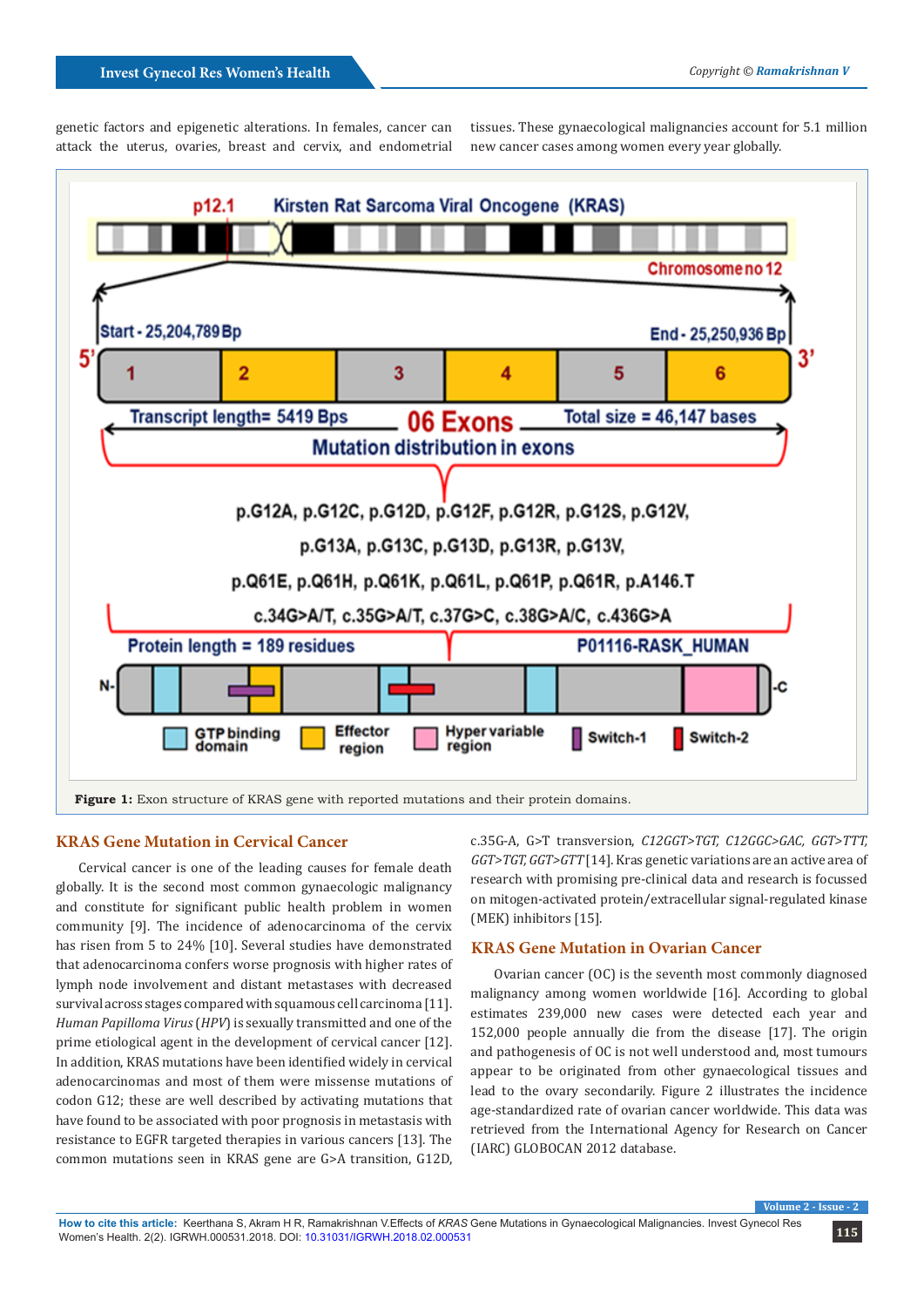

**Figure 2:** World map showing incidence (Age-standardized rate) of ovarian cancer.

Morphological, clinical and genetic studies have documented several hypotheses of origination; mainly for high-grade serous tumours that lack a clear progression model [18]. Numerous clinical studies have revealed the presence of mutations at codon 12 of the KRAS gene in particular association with ovarian cancer. The frequency of G12 mutations was 6.2% of ovarian cancer tissue and 14.3% in the borderline ovarian cancer [19]. The genetic variations in KRAS gene in ovarian carcinoma is consistent with the similar finding in melanoma and reveals us that KRAS mutation has equivalent effect on tumorigenesis [20].

#### **KRAS Gene Mutation in Endometrial Cancer**

Endometrial cancer is the most common pelvic gynaecological malignancy in developed nations. Endometrium is a complex tissue that lines in the uterine cavity and is composed of both glandular and stromal elements [21]. The number of new cases of endometrial cancer was 25.7/100,000 women and the mortality rate was 4.6/100,000 women per year in worldwide [22]. The cyclic proliferation, differentiation of both components is controlled and coordinated by steroid hormones produced by the ovary. In general, oestrogen promotes for the proliferation and progesterone leads to the differentiation of both components [23]. Endometrial carcinoma arises from the epithelial component and has been thought of as a single disease. However, clinico-pathological studies suggested that endometrial carcinoma could be broadly divided into two major types, referred to as type-1 and type-2 [24]. The most commonly altered oncogene in endometrial carcinoma is KRAS, which is mutated in 10-30% of cases. The mutations have been found in all grades of endometrial carcinoma and have been reported in complex atypical hyperplasia, suggesting a role for KRAS mutation in this tumour type [25].

# **KRAS Gene Mutation in Breast Cancer**

Breast cancer is the most frequently diagnosed gynaecological malignancy in women and ranks second among causes for cancer related mortality in women community [26]. The incidence rates vary from 19.3/100,000 worldwide and the development of breast

cancer is complicated processes involving multiple factors and results from a series of genetic alterations [27]. Breast cancer is inherited and women with first-degree relative diagnosed to have breast cancer posses increase risk. The candidate genes such as BRCA1, BRCA2 harbours high frequency of mutation followed by other genes such as KRAS [28]. A study on mutational analysis in human breast cancer cell lines has revealed 18% of association with KRAS gene mutation and most of the KRAS genetic variations were localized on 12<sup>th</sup> codon and lesser at 61st codon [29]. KRAS mutations have also been reported to be the risk factor for triple negative breast cancer in premenopausal women [30].

#### **Conclusion**

In current scenario, it is important to emphasize the risk factors of gynaecological malignancies apart from highly penetrant and common genetic mutations. This review highlights the necessity to focus on KRAS gene variations, their effect on protein structure and function. Finally, these variants might be used in early diagnosis of cancer, prognosis of the disease followed by therapeutic measures so that the women community gets protected from various types of malignancies.

#### **Conflicts of interest**

There are no conflicts of interest.

#### **References**

- 1. [Hanahan D, Weinberg RA \(2011\) Hallmarks of cancer: the next](https://www.ncbi.nlm.nih.gov/pubmed/21376230) [generation. Cell 144\(5\): 646-674.](https://www.ncbi.nlm.nih.gov/pubmed/21376230)
- 2. [Anderson BO, Yip CH, Smith RA, Shyyan R, Sener SF, et al. \(2008\)](https://www.ncbi.nlm.nih.gov/pubmed/18816619) [Guideline implementation for breast healthcare in low income and](https://www.ncbi.nlm.nih.gov/pubmed/18816619) [middle-income countries. Cancer 113\(S8\): 2221-2243.](https://www.ncbi.nlm.nih.gov/pubmed/18816619)
- 3. [Ayhan A, Salman MC, Celik H, Dursun P, Ozyuncu O, et al. \(2004\)](https://www.ncbi.nlm.nih.gov/pubmed/15548140) [Association between fertility drugs and gynecologic cancers, breast](https://www.ncbi.nlm.nih.gov/pubmed/15548140) [cancer, and childhood cancers. Acta Obstet Gynecol Scand 83\(12\): 1104-](https://www.ncbi.nlm.nih.gov/pubmed/15548140) [1111.](https://www.ncbi.nlm.nih.gov/pubmed/15548140)
- 4. Hardy J, Singleton A (2009) Genomewide association studies and human disease. [N Engl J Med 360\(17\): 1759-1768.](https://www.ncbi.nlm.nih.gov/pubmed/19369657)

**Volume 2**